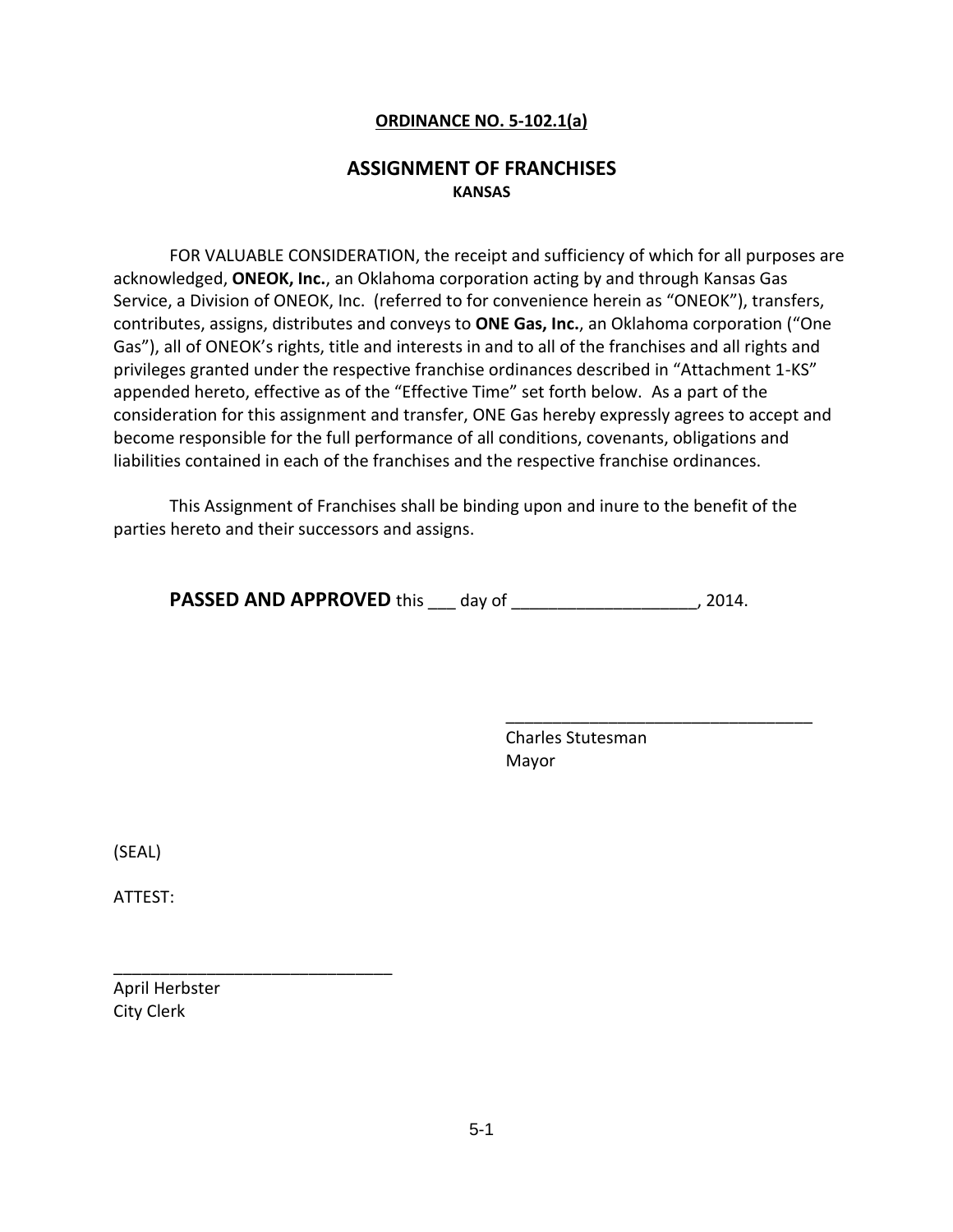## **CHAPTER V. BUSINESS REGULATIONS**

Article 1. General Regulations and Licenses

Article 2. Solicitors, Canvassers, Peddlers

Article 3. Billiards, Pool Tables and Bowling Alleys

Article 4. Coin Machines

Article 5. Trailer Camps

## **ARTICLE 1. GENERAL PROVISIONS**

\_\_\_\_\_\_\_\_\_ \_\_\_\_\_\_\_\_

- 5-101. LICENSE REQUIRED. It shall be unlawful for any person, firm or corporation, either as principal or agent or employee, to conduct, pursue carry on or operate any calling, trade, profession or occupation in the city without first paying the license fee prescribed and procuring such a license from the city clerk whenever the procuring of the license is required by the city. (Code 2006)
- 5-102. APPLICATION FOR LICENSE. Every person, firm or corporation desiring to do business in the city shall apply to the city clerk for a license to operate such business, and in the case of new licenses, shall appear before the governing body before the commencement of business and issuance of the license. Upon approval by the governing body, the city clerk shall issue to the applicant a license which shall be signed by the city clerk. It shall be the duty of the city clerk to pay over the amount so collected on each license issued, to the city treasurer of the city. (Code 2006)
- 5-103. NOT ASSIGNABLE OR TRANSFERABLE. No license granted by the city shall be assignable or transferable; nor shall such license authorize any person to do business or act under it but the person named therein, nor at more than one place. There shall be no refunds except as specifically provided. (Code 2006)
- 5-104. LICENSE PERIOD; DURATION. Unless otherwise provided, licenses shall commence and endure from January 1 and expire on December 31 of the same year, except that all semi-annual licenses issued as provided in this chapter shall expire on the 30th day of June or the 31st day of December, next following the date of their issuance. (Code 2006)
- 5-105. EXEMPTION OF FARMERS. No producer or grower, or his or her agents or employees, selling in the city, farm or garden products or fruits grown by him or her in the state shall be required to pay any license fee or occupation tax imposed by any law of this city, and he or she, his or her agents or employees, are hereby exempt from the payment of any such fees or taxes, or the securing of a license. (K.S.A. 12-1617; Code 2006)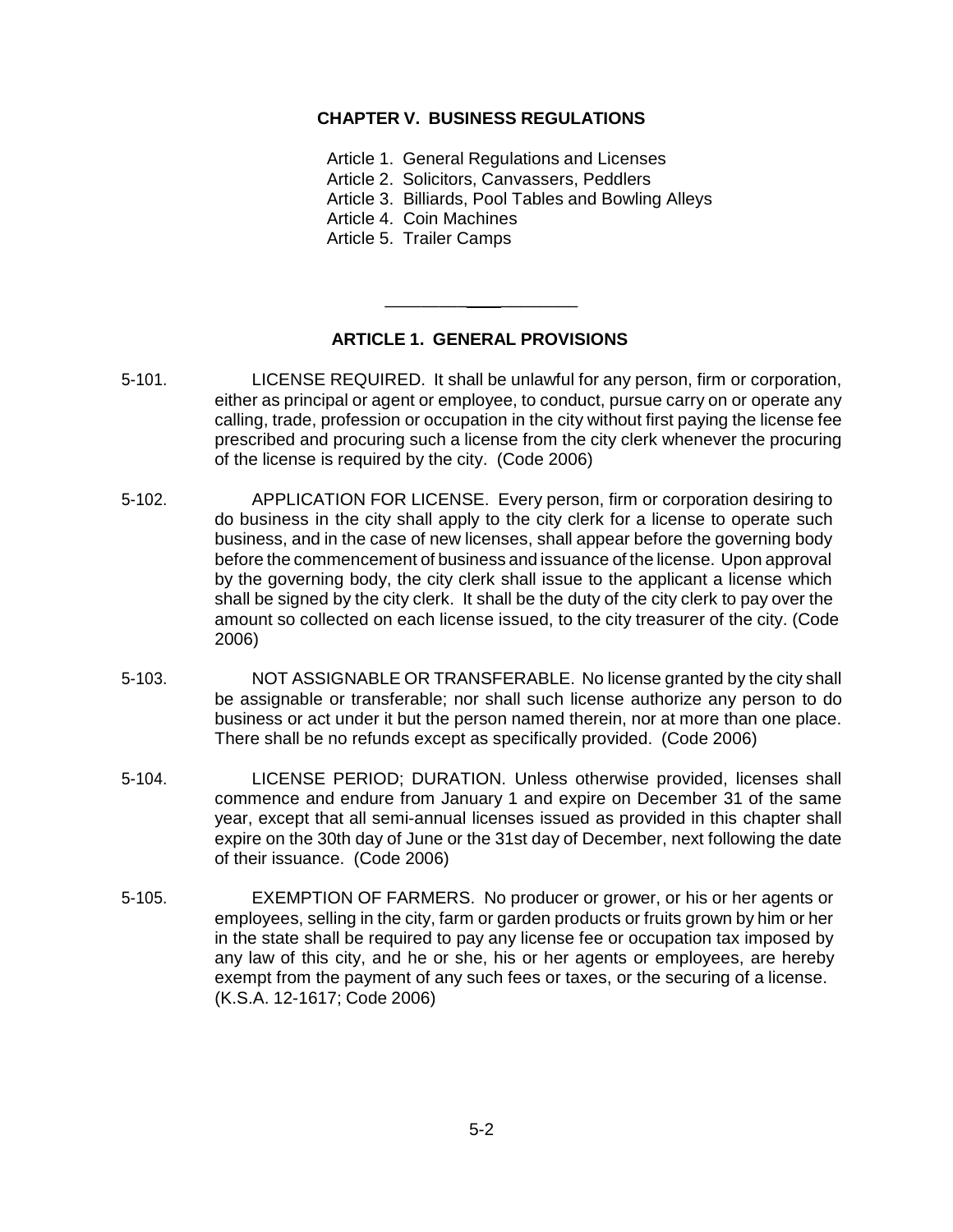- 5-106. LICENSE FEES. Unless otherwise provided, the annual license fee for each occupation, business, or profession shall be as shown in the following schedule: (Reserved)
- 5-107. SAME; WHEN PAYABLE; TIME PERIOD. (a) All license fees shall be due and payable before the commencement of a trade, occupation, business or profession for which license fees are required.
	- (b) No license shall be issued until the fee is paid.
	- (c) Licenses shall be renewed on or before the expiration date of the current licenses.

(d) If the license prescribed is for an annual, quarterly, monthly, weekly or daily period, the license shall not be issued for any part or fraction of the year, quarter, month, week or day, respectively.

(e) The license for a day shall expire at midnight. (Code 2006)

- 5-108. PAYMENT OF FEES; RECEIPT. The city clerk shall, upon payment of any license fee specified, give a receipt therefor stating the amount paid, the nature of the licenses issued, for what time, and to whom issued, and if possible, the exact location where the business is to be carried on, and the kind of business. (Code 2006)
- 5-109. CONTENTS OF LICENSE. Unless otherwise provided all licenses shall be dated on the date of their issue, and shall state the name of the licensee, the kind of business he or she desires to engage in and the location thereof, the amount paid, and time the license shall expire; and the person having such license shall be authorized to carry on the business therein named. (Code 2006)
- 5-110. RECORD BOOK. The city clerk shall keep a book in which shall be entered the name of each person licensed, his or her address, the date of the license, the purpose for which it is granted, the amount paid therefor, and the time the same shall expire and within 24 hours after any license has expired, the city clerk shall notify the chief of police of such expiration, unless the same shall have been renewed. (Code 2006)
- 5-111. DISPLAY OF LICENSE. All persons doing business in a permanent location are required to have their license conspicuously displayed in their place of business, and all persons to whom licenses are issued not having a permanent place of business are required to carry their licenses with them and any licensee shall present the license for inspection when requested to do so by any citizen or officer of the city. (Code 2006)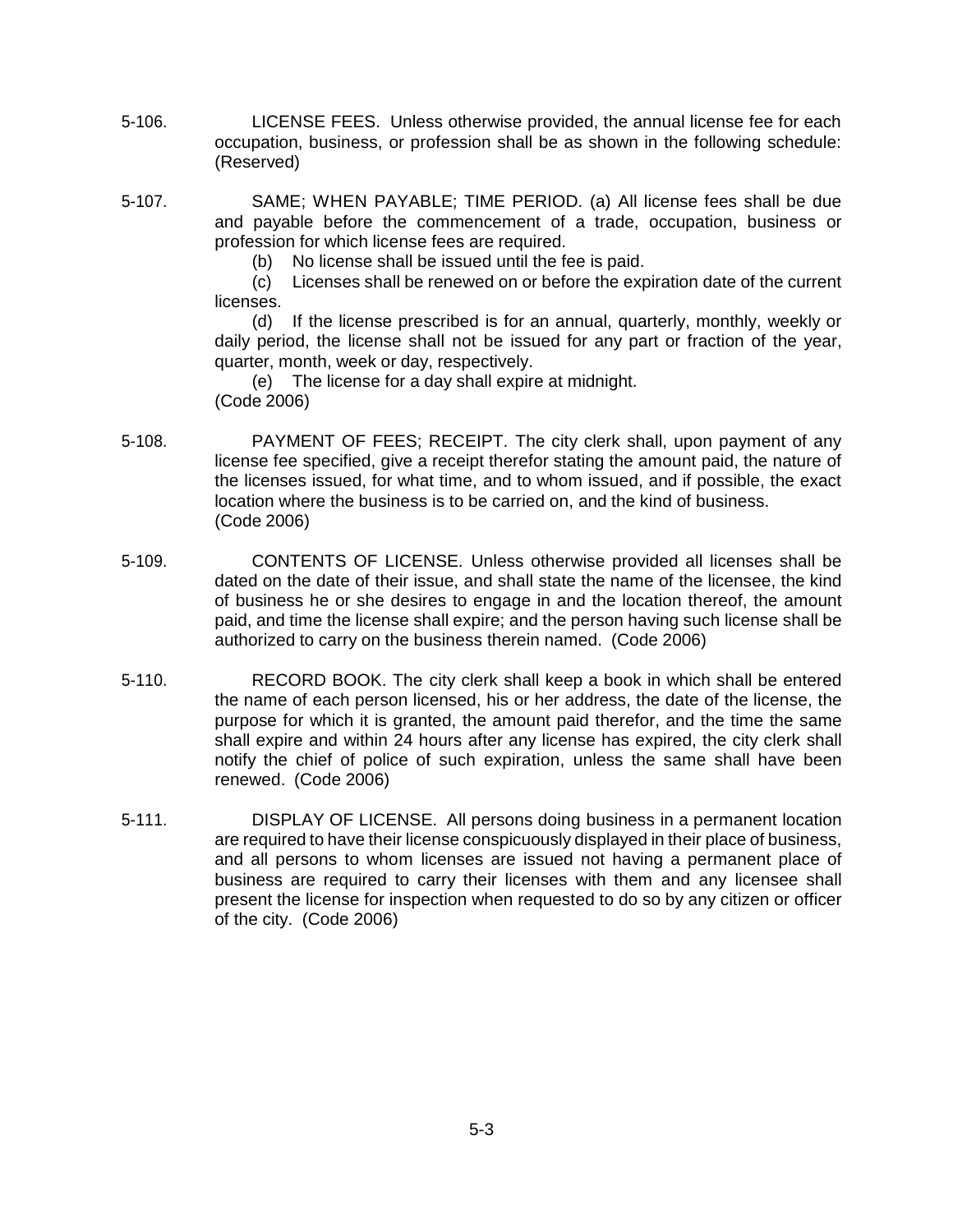## **ARTICLE 2. SOLICITORS, CANVASSERS, PEDDLERS**

5-201. DEFINITIONS. For the purpose of this article, the following words shall be considered to have the following meanings:

> (a) Soliciting - shall mean and include any one or more of the following activities:

> (1) Seeking to obtain orders for the purchase of goods, wares, merchandise, foodstuffs, services, of any kind, character or description whatever, for any kind of consideration whatever; or

> (2) Seeking to obtain prospective customers for application or purchase of insurance of any type, kind or character; or

> (3) Seeking to obtain subscriptions to books, magazines, periodicals, newspapers and every other type or kind of publication.

> (b) Residence - shall mean and include every separate living unit occupied for residential purposes by one or more persons, contained within any type of building or structure.

> (c) Canvasser or Solicitor - shall mean any individual, whether resident of the city or not, whose business is mainly or principally carried on by traveling either by foot, automobile, motor truck, or any other type of conveyance, from place to place, from house to house, or from street to street, taking or attempting to take orders for sale of goods, wares and merchandise, personal property of any nature whatsoever for future delivery, or for services to be furnished or performed in the future, whether or not such individual has, carries, or exposes for sale a sample of the subject of such sale or whether he or she is collecting advance payments on such sales or not. Such definition shall include any person, who, for himself, herself or for another person, hires, leases, uses, or occupies any building, structure, tent, railroad boxcar, boat, hotel room, lodging house, apartment, shop or any other place within the city for the sole purpose of exhibiting samples and taking orders for future delivery.

> (d) Peddler - shall mean any person, whether a resident of the city or not, traveling by foot, automotive vehicle, or any other type of conveyance, from place to place, from house to house, or from street to street, carrying, conveying or transporting goods, wares, merchandise, meats, fish, vegetables, fruits, garden truck, farm products or provisions, offering and exposing the same for sale, or making sales and delivering articles to purchasers, or who, without traveling from place to place, shall sell or offer the same for sale from a wagon, automotive vehicle, railroad boxcar or other vehicle or conveyance, and further provided, that one who solicits orders and as a separate transaction makes deliveries to purchasers as a part of a scheme or design to evade the provisions of this article shall be deemed a peddler.

> (e) Transient merchant, itinerant merchant or itinerant vendor - are defined as any person, whether as owner, agent, consignee or employee, whether a resident of the city or not, who engages in a temporary business of selling and delivering goods, wares and merchandise within such city, and who, in furtherance of such purpose, hires, leases, uses or occupies any building, structure, motor vehicle, tent, railroad boxcar, or boat, public room in hotels, lodging houses, apartments, shops or any street, alley or other place within the city, for the exhibition and sale of such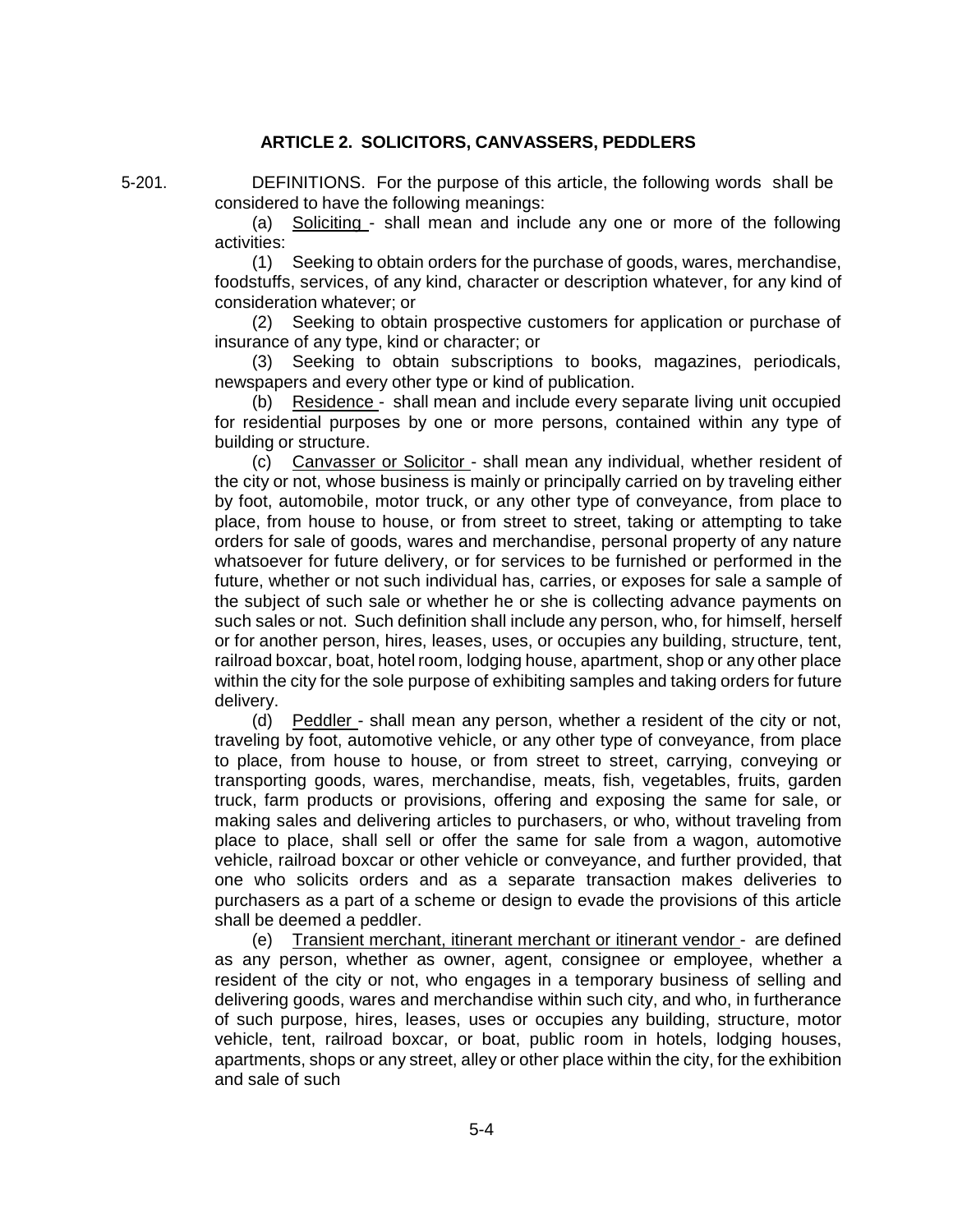goods, wares and merchandise, either privately or at public auction. Such definition shall not be construed to include any person who, while occupying such temporary location, does not sell from stock, but exhibits samples only for the purpose of securing orders for future delivery only. The person so engaged shall not be relieved from complying with the provisions of this article merely by reason of associating temporarily with any local dealer, trader, merchant or auctioneer, or by conducting such transient business in connection with, as a part of, or in the name of any local dealer, trader, merchant or auctioneer.

(f) Street salesman - shall mean any person engaged in any manner in selling merchandise of any kind from a vehicle or stand temporarily located on the public streets or sidewalks of this city. (Code 2006)

5-202. LICENSE REQUIRED. (a) It shall be unlawful for any person to engage in any of the activities defined in the preceding sections of this article, within the corporate limits of the city without then having an unrevoked and unexpired license therefor in his or her possession and issued by the city clerk.

> (b) The governing body may waive the license requirements of this section for any person, firm or corporation exempt from the payment of a license fee under section 5-207(d).

(Code 2006)

5-203. SAME; APPLICATION REQUIRED. Before the city clerk may issue any license required by this article, he or she shall require a sworn application in writing prepared in duplicate on a form to be supplied by the city clerk which shall give the following information:

- (a) Name and description of applicant;
- (b) Permanent home address and full local address of applicant;

(c) Identification of applicant including drivers license number, date of birth, expiration date of license and description of applicant;

(d) Identification of vehicle used by applicant including license therefor used by applicant in conducting his or her business;

(e) A brief description of the nature of the business to be carried on or the goods to be sold and the length of time such applicant has been engaged in the business;

(f) If employed, the name and address of the employer, together with credentials establishing such relationship, including the authority by the employer authorizing the applicant to represent the employer in conducting business;

(g) The length of time which business is proposed to be carried on;

(h) The place where services are to be performed or where the goods or property proposed to be sold or orders taken for the sale thereof are manufactured or produced, where such goods or products are located at the time the application is filed, and the proposed method of delivery;

(i) A photograph of the applicant, taken within 90 days prior to the date of making application which picture shall be at least two inches by two inches showing the head and shoulders of the applicant in a clear and distinguishing manner; or in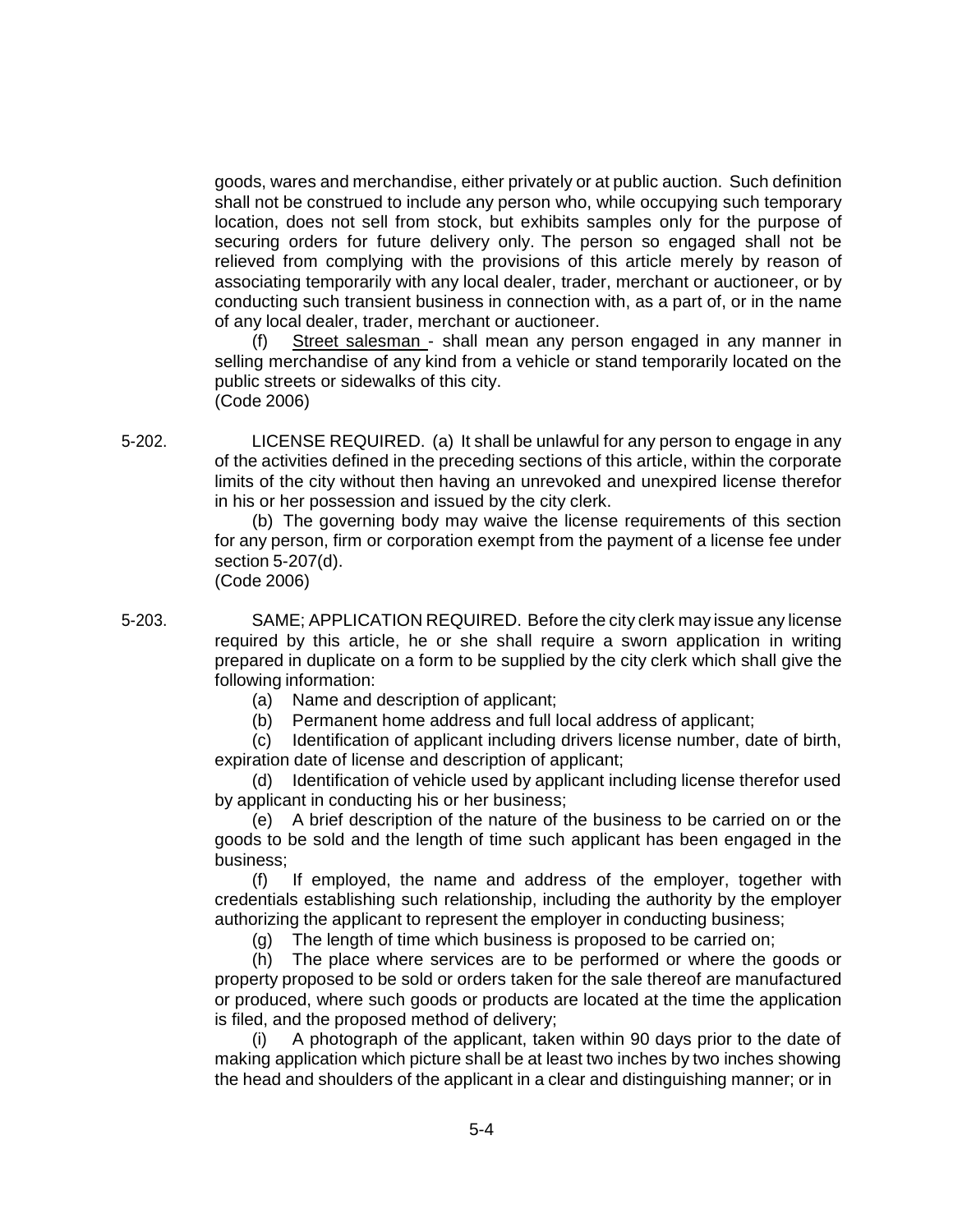lieu thereof, the fingerprints of the applicant may be taken by the chief of police and filed with the application;

(j) A statement as to whether or not the applicant has within two years prior to the date of the application been convicted of any crime, misdemeanor (other than minor traffic violations) or violation of any municipal law regulating peddlers, solicitors or canvassers and giving the nature of the offenses, the punishment assessed therefor, if any, and the city and state where conviction occurred.

(k) The applicant's Kansas Sales Tax number. (Code 2006)

5-204. ISSUANCE; COUNTY RESIDENTS. (a) Except as provided in section 5-209, if the applicant is a current resident of Jefferson County, Kansas, upon receipt of an application for a license and payment of the license fee, the city clerk shall issue the license. Such license shall contain the signature and seal of the issuing officer and shall show the name and address of the licensee, the date of issuance and length of time the license shall be operative, and the nature of the business involved. The city clerk shall keep a permanent record of all such licenses issued and submit a copy of such license to the chief of police. The licensee shall carry the license certificate at all times.

> (b) If the applicant is not a current resident of Jefferson County, Kansas, a license will not be issued until after investigation and payment of the investigation fee as provided in sections 5-205:206. (Code 2006)

#### 5-205. SAME; INVESTIGATION AND ISSUANCE; NON-COUNTY RESIDENT.

(a) Upon receipt of the above application from an applicant who is not a current resident of Jefferson County, Kansas, the city clerk shall refer the same to the chief of police who shall cause an investigation of the facts stated therein to be made within not to exceed five days.

(b) If as a result of the investigation, the applicant's character or business responsibility is found to be unsatisfactory or the facts stated therein to be untrue, the chief of police shall endorse on such application his or her findings and endorse his or her disapproval of the application and the reasons for the same and shall return the application to the city clerk who then shall notify the applicant that his or her application is disapproved and that no license will be issued.

(c) If however, the investigation of such application discloses that the character and business responsibility and the facts stated in the application are satisfactory and true, the chief of police shall endorse his or her findings and approval on the application and return the same to the city clerk who shall, upon payment of the license and investigation fees prescribed, issue a license to the applicant to engage in the business described in the application. Such license shall contain the signature and seal of the issuing officer and shall show the name and address of the licensee, the date of issuance and length of time the license shall be operative, and the nature of the business involved. The city clerk shall keep a permanent record of all such licenses issued and submit a copy of such license to the chief of police. The licensee shall carry the license certificate at all times. (Code 2006)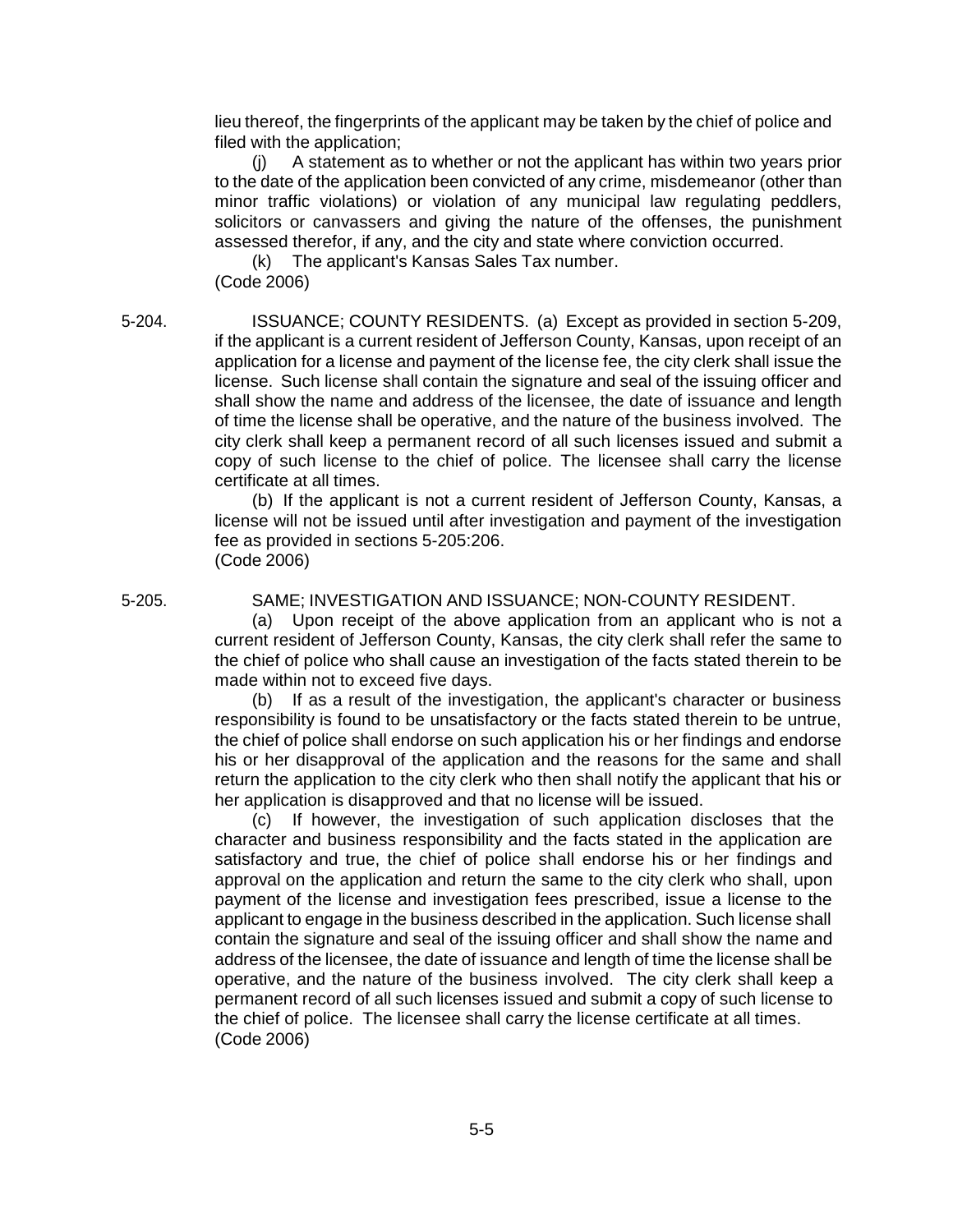5-206. SAME; INVESTIGATION FEE. At the time of filing the application, a fee of \$25.00 shall be paid to the city clerk to cover the cost of investigation of the facts stated in the foregoing application. (Code 2006)

5-207. LICENSE FEE; TIME LIMITS; EXEMPTIONS. (a) Except as provided in subsection (c), the fee for the license required pursuant to section 5-202 shall be in the amount of \$5.00 per each day, or portion thereof, that the licensee shall operate within the city limits. In no event, however, shall fees in excess of \$50.00 be collected from a licensee during any six-month period of time.

> (b) Any such license granted upon application as required hereinabove shall be limited to and effective only on the days set out in the license. Solicitation or sales by any peddler, solicitor or canvasser shall be conducted only between the hours of 8:00 a.m. and 9:00 p.m.

> (c) Persons and firms not having a permanently established place of business in the city, but having a permanently established house-to-house or wholesale business shall receive a license as required by section 5-202 upon the payment of \$50.00 for any year, and may make solicitations or sales only between the hours of 8:00 a.m. and 9:00 p.m., or upon invitation at any hour.

> (d) No license fee shall be required of: (1) any person selling products of the farm or orchard actually produced by the seller; (2) any businesses, trades or occupations which are part of fairs or celebrations sponsored by the city or any other governmental subdivision, or the state, or when part of all of the expenses of the fairs or celebrations are paid for by the city, any other governmental subdivision, or the state; and (3) any not-for-profit or charitable organization as determined by the governing body.

(K.S.A. 12-1617; Code 2006)

- 5-208. RENEWAL. All licenses issued shall be subject to renewal upon a showing of compliance with sections 5-202:203 of this article within a six month period prior to the renewal date. The city clerk need not require an additional application under section 5-203 or an additional investigation and investigation fee under sections 5- 205:206 unless complaints have been received of violations of the conditions under which any license has heretofore been issued. The city clerk shall not renew or extend any license where there is satisfactory evidence of any grounds for the suspension or revocation of any prior license, and the applicant shall be required to apply for a license as in the case of an original license. (Code 2006)
- 5-209. DENIAL, REVOCATION OR SUSPENSION OF LICENSE; NOTICE. (a) The city clerk or chief of police may deny any application or may revoke or suspend for a period of not to exceed 30 days any license issued under this article, for any of the following causes:

(1) Fraud, misrepresentation or false statement contained in the application for license.

(2) Fraud, misrepresentation or false statement made in the course of carrying on the business.

(3) Any violation of this article.

(4) Conducting a business as defined in section 5-201 in an unlawful manner or in such a manner as to constitute a breach of the peace or to constitute a menace to the health, safety or general welfare of the city. Notice of the denial,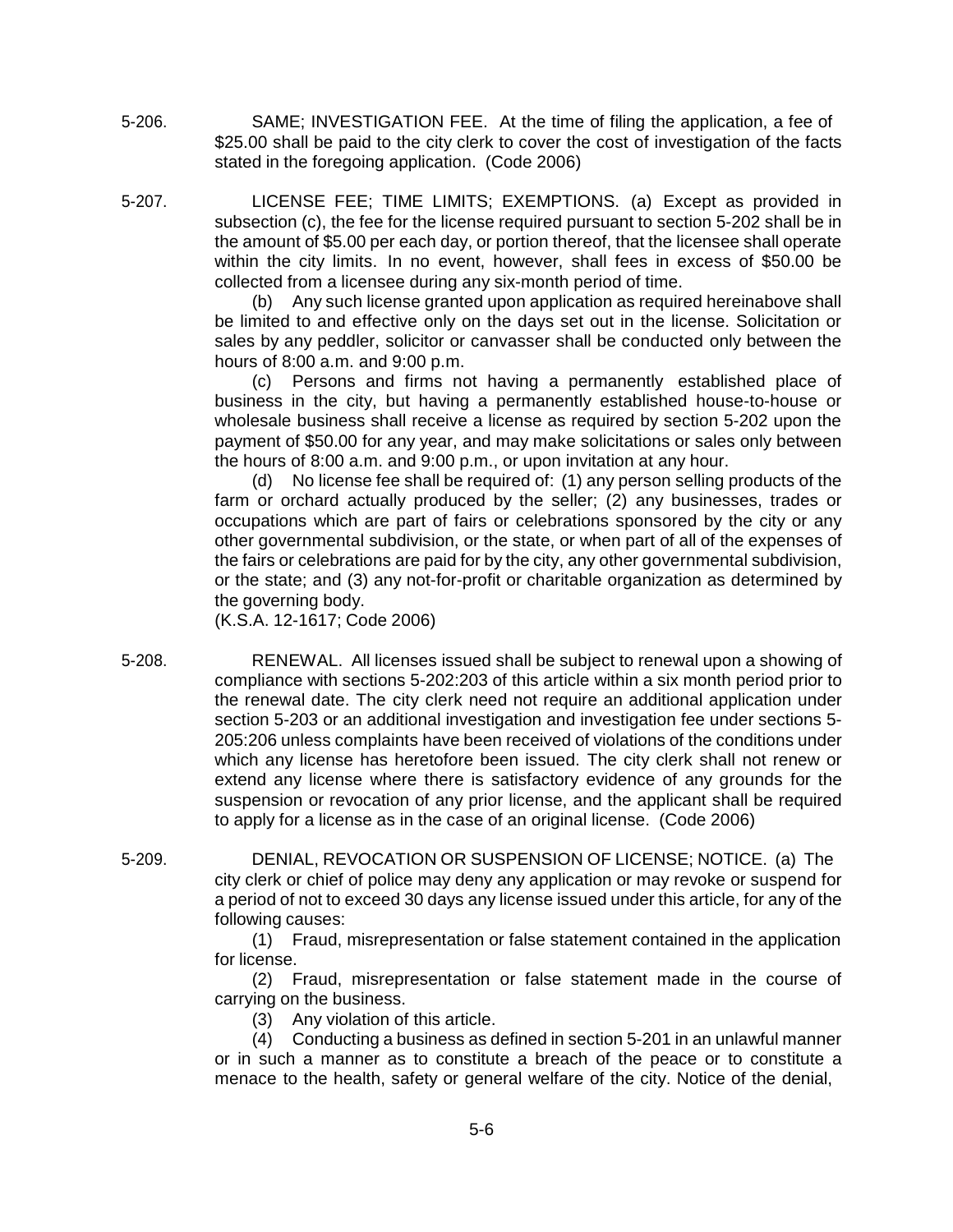revocation or suspension of a license shall be given in writing to the applicant or mailed to his or her last known address and the city clerk shall set forth the grounds of such denial, revocation or suspension.

(5) Conviction of the crime of theft, larceny, fraud, embezzlement or any felony within two years prior to the application date. (Code 2006)

5-210. APPEAL TO GOVERNING BODY. (a) Any person aggrieved by the action of the chief of police or city clerk in the denial of an application or revocation or suspension of a license as provided in this article, shall have the right of appeal to the governing body.

> (b) Such appeal shall be taken by filing with the city clerk within 14 days after notice of revocation, suspension or denial of the license has been given to or mailed to such applicant's last known address and setting forth the grounds for appeal.

> (c) The governing body shall set a time and place for a hearing on such appeal and notice of such hearing shall be given to the applicant in the same manner as provided herein for notice of denial, revocation or suspension.

> (d) The decision and order of the governing body on such appeal shall be final and conclusive.

(Code 2006)

5-211. REGULATIONS. (a) It shall be unlawful for any licensee to make false or fraudulent statements concerning the quality of nature of his or her goods, wares and merchandise for the purpose of inducing another to purchase the same.

> (b) Licensees are required to exhibit their license at the request of any person to whom they attempt to sell their goods, wares and merchandise or take orders for future delivery of the same.

(Code 2006)

- 5-212. USE OF STREETS AND SIDEWALKS. Except when authorized in writing by the city clerk, no peddler, solicitor or canvasser or any other person shall have exclusive right to any location in the public streets for the purpose of selling or soliciting sales, nor shall any person be permitted a stationary location in the public streets, nor shall any person be permitted to operate in the sidewalks and streets within the fire limits of the city or any congested area where his or her operations might impede or inconvenience the public. (Code 2006)
- 5-213. DISTURBING THE PEACE. Except when authorized in writing by the city clerk, no licensee nor any person in his or her behalf, shall use any sound device, including any loud-speaking radio or sound-amplifying system upon any of the streets, alleys, parks or other public places of the city or upon any private premises in the city where sound of sufficient volume is emitted or produced therefrom to be capable of being plainly heard upon the streets, avenues, alleys, parks or other public places, for the purpose of attracting attention to any goods, wares or merchandise which such licensee proposes to sell. (Code 2006)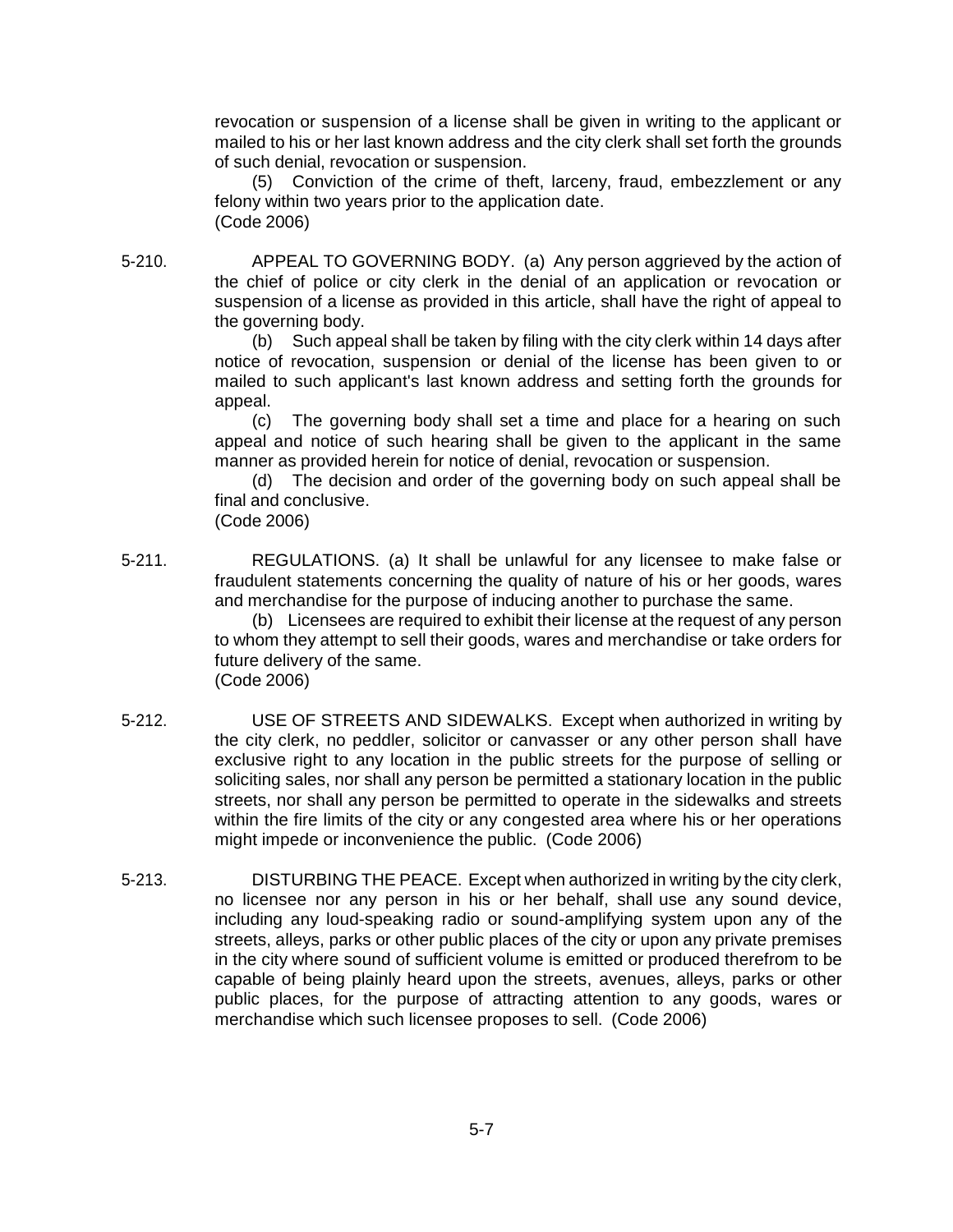## **ARTICLE 3. BILLIARDS, POOL TABLES AND BOWLING ALLEYS**

5-301. LICENSE REQUIRED. Any person or persons desiring to or have set up and keep in this city any billiard or pool tables or other tables whereon balls are used or played with or any nine pin or 10 pin alleys or bowling alleys, whereon pins are used shall first apply to the mayor and council for the privilege to do so and obtain a license to operate same as hereinafter provided.

> Any person or persons having obtained permission from the mayor and councilmembers as provided in the preceding section, and who shall pay the city treasurer the sum of \$20.00 for the use of the city, taking the treasurer's receipt therefor, shall present the receipt to the city clerk and be entitled to a license to keep either the tables or the alleys named in the first section of this article for one year.

Any person or persons having obtained the permission and license required in the preceding sections of this article to set up and keep any such table or alley, and who may desire to set up and keep the same within the same building one or more tables or alleys may, upon the payment of the sum of \$5.00 per table or alley, and the presentation of the clerk's receipt therefor, have license to keep the same for one year.

(Code 1983)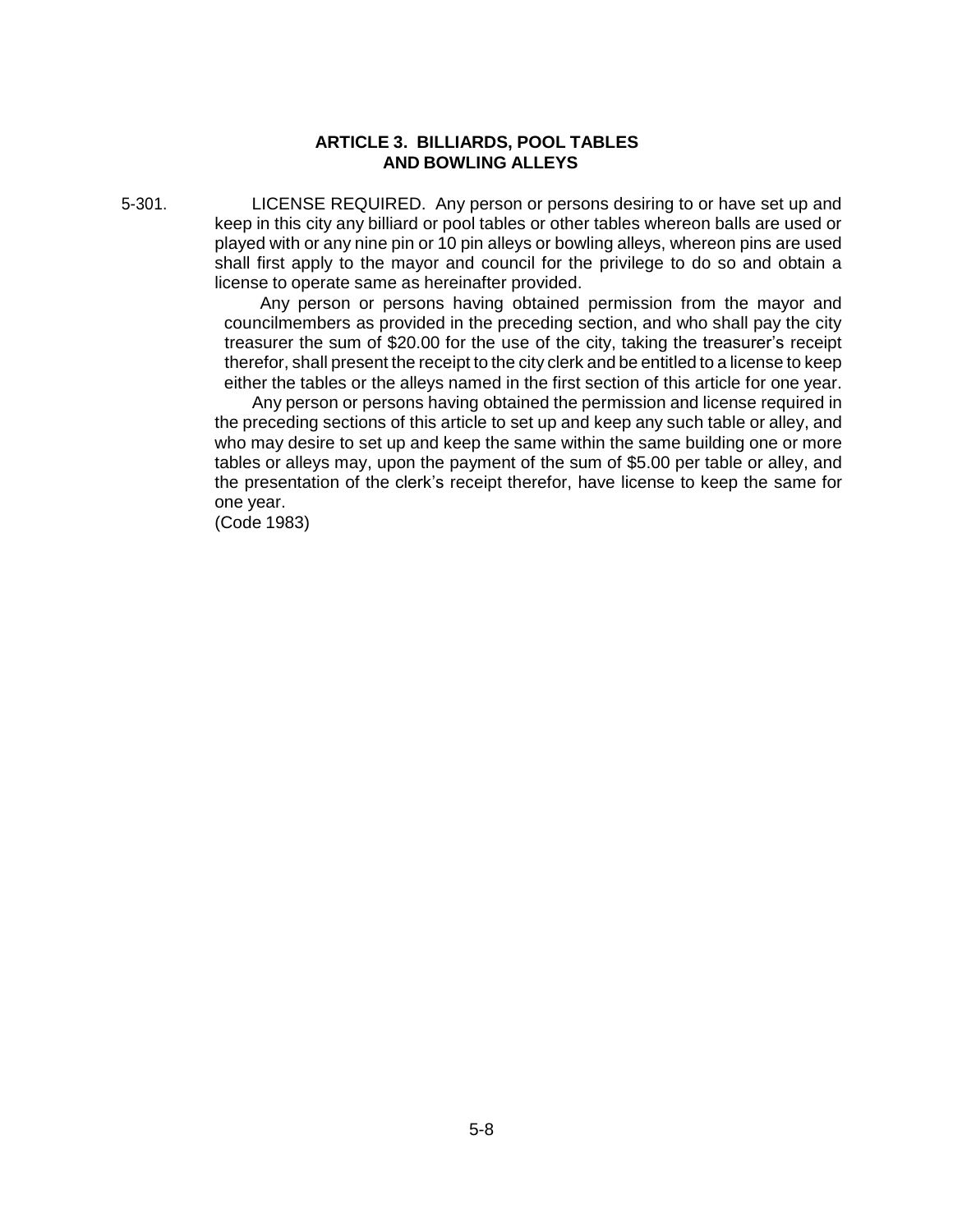## **ARTICLE 4. COIN MACHINES**

- 5-401. AUTOMATIC AMUSEMENT DEVICE. Amusement devices shall include any amusement or mechanical device operated by means of insertion of a coin, token or similar object so that such amusement machine or mechanical device becomes operative and subject to control and manipulation by the person using the machine. Such machines shall include, but not be limited to, pinball machines, video games, pool tables, foosball tables, air hockey tables, pong games. Automatic amusement devices shall not include coin operated riding machines and juke boxes which are not subject to control and manipulation by the person using the machine. (Code 1983, 5-302)
- 5-402. SAME; LICENSE REQUIRED. No firm, person, partnership, or corporation, either as principal, agent, or employee, shall conduct, place, or cause to be placed in his or her, its or their place of business within the city, any automatic amusement device, or juke box, until the city license tax of \$10.00 annually for each machine shall have been paid to the city and a license procured from the city. (Code 1983, 5-302)
- 5-403. SAME; TERM, REVOCATION. All licenses herein mentioned shall be:

(a) Due and payable before the commencement of or the operation of such machine, games, or device, and shall remain in full force and effect during the six months period in which the license is issued, unless the license is revoked for cause as hereinafter set out.

(b) Issued by the city clerk upon payment of the proper sum, as heretofore established. No license fee shall be pro-rated. Licenses shall be signed by the city clerk and shall have affixed thereto the corporate seal of the city. The license tax heretofore mentioned is hereby established.

(c) Revoked for cause by the governing body at any time the license may be in force and effect. In the event of revocation, no refund shall be made. (Code 1983, 5-303)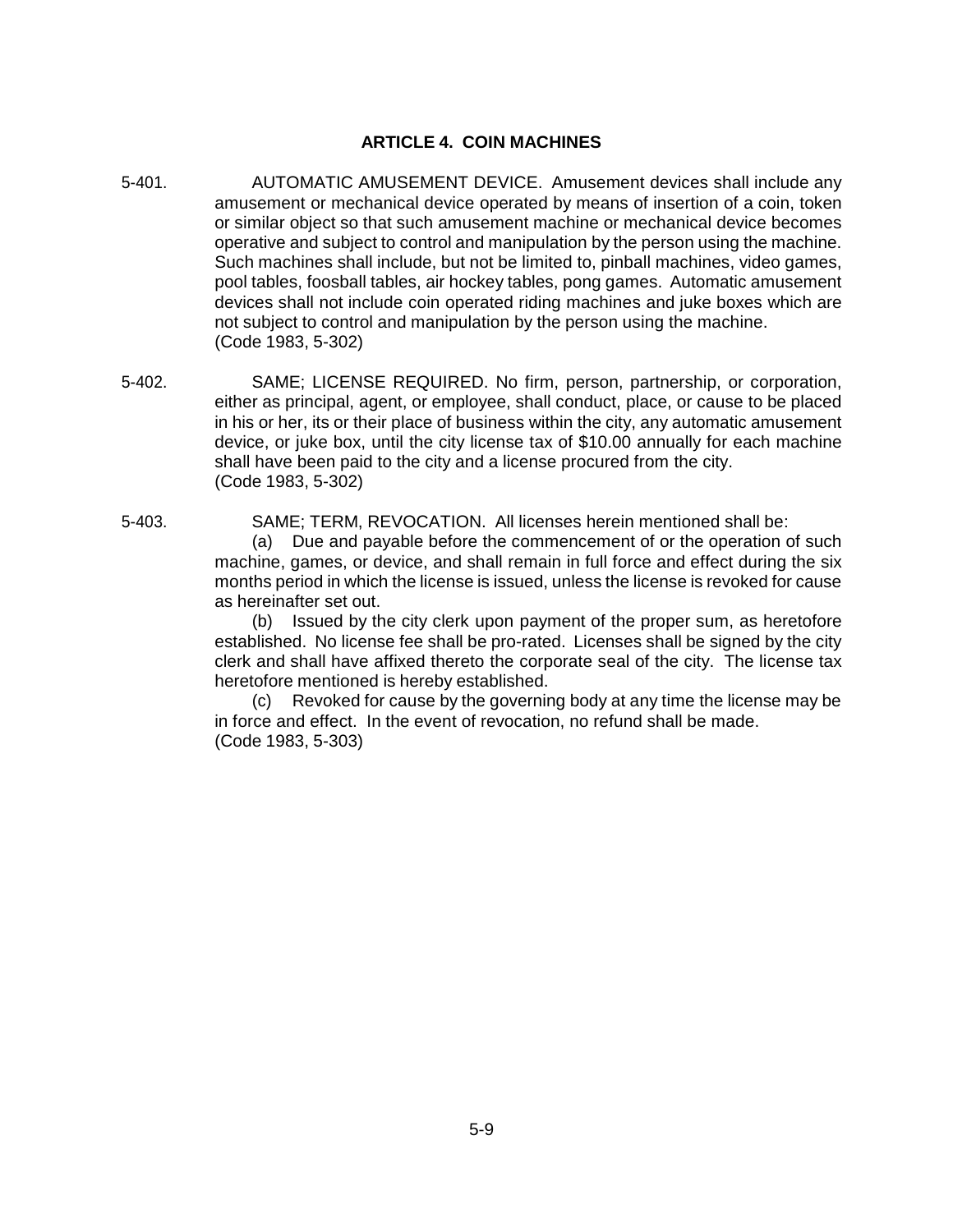# *City of* VALLEY FALLS

*Incorporated May 17, 1869*

**ORDINANCE NO. 5-503.1**

THE GOVERNING BODY OF THE CITY OF VALLEY FALLS, KANSAS DOES HEREBY RESOLVE:

**WHEREAS:** Article 5. Trailer Camps, Section 5-503, states "a fee shall be paid amounting to \$50.00 for each twelve month period (year) or fraction thereof, for each unit in the trailer camp or lot."

**WHEREAS:** The City Council of Valley Falls resolves to amend the portion of above stated Section 5-503 to read as follows: "a fee shall be paid amounting to \$7.00 for each twelve month period (year) or fraction thereof, for each unit in the trailer camp or lot."

PASSED AND APPROVED BY THE GOVERNING BODY THIS 4th DAY OF AUGUST, 2010.

> Charles Stutesman Mayor

ATTEST:

Millie C. Bickford City Clerk

\_\_\_\_\_\_\_\_\_\_\_\_\_\_\_\_\_\_\_\_

**CITY OFFICE** 421-B MARY STREET - VALLEY FALLS, KANSAS 66088-1200 PHONE 785-945-6612 – FAX 785-945-3341 vfcity@giantcomm.net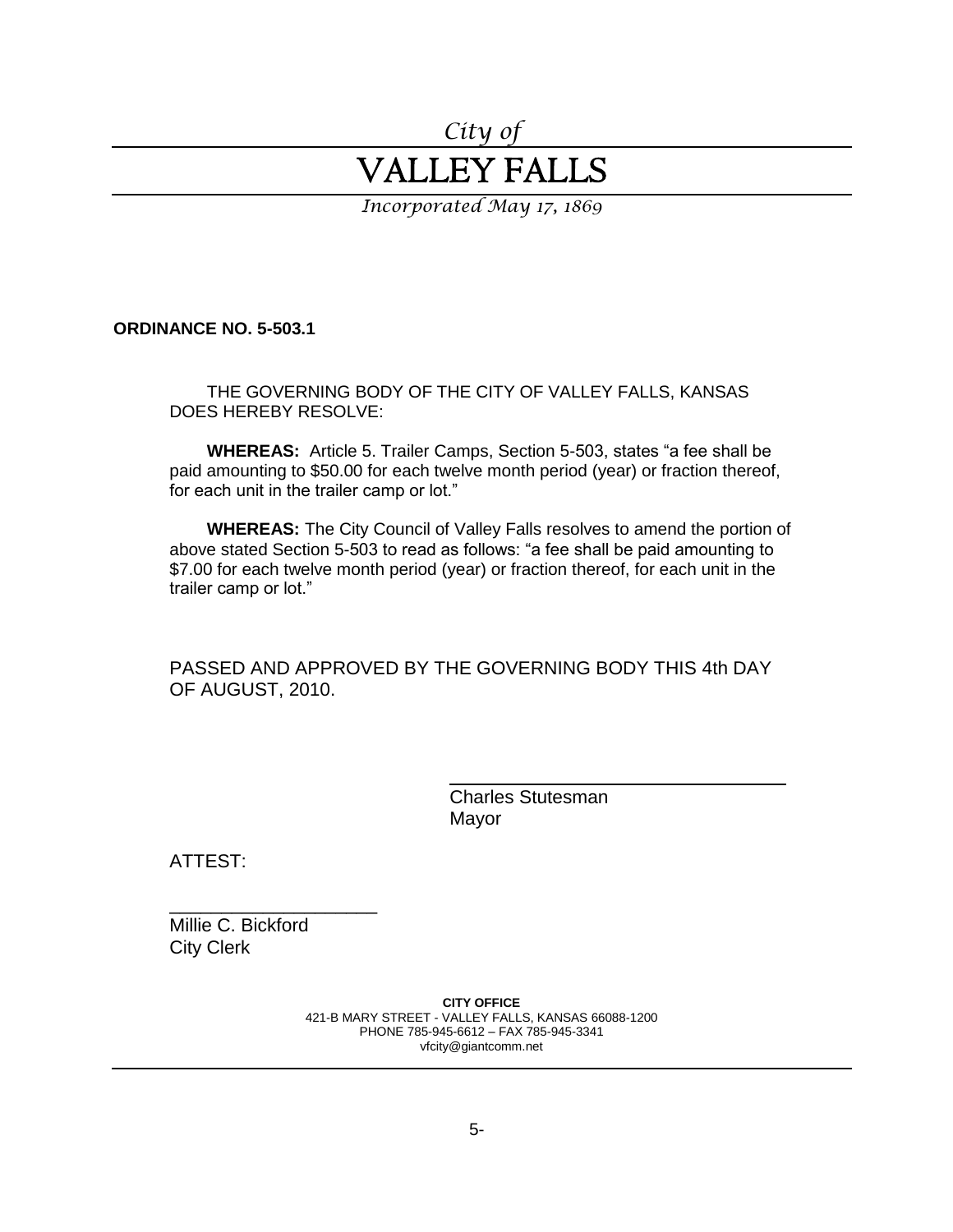## **ARTICLE 5. TRAILER CAMPS**

- 5-501. DEFINITION. A trailer camp, or a trailer lot shall mean any place used in whole or part to park two or more trailers or designated or equipped to supply a place in which to park more than one trailer. (Code 1983, 5-401)
- 5-502. LICENSE REQUIRED; TERM. (a) It shall be unlawful for any person to establish, operate, or maintain or permit to be established, operated, or maintained upon any property owned or controlled by him or her, a trailer camp or trailer lot, within the city limits without having first secured a license to do so, granted and existing in accordance with the provisions of this article.

(b) License to establish, operate, or maintain a trailer camp or trailer lot shall terminate with the calendar year in which it is issued, but it may be renewed. (Code 1983, 5-402)

5-503. SAME; APPLICATION, INSURANCE INSPECTION. (a) Applications for license or for its renewal, shall be filed with the city clerk, and a fee shall be paid amounting to \$50.00 for each twelve month period (year) or fraction thereof, for each unit in the trailer camp or lot. Before any license shall be issued, the applicant must have a valid public liability and property damage insurance policy in effect which shall not be less than the amount of \$50,000 per person and \$100,000 per accident as to personal injury, and \$10,000 property damage, and such insurance shall be in effect through the expiration date of the license.

> (b) The application for a license to maintain a trailer camp or trailer lot, shall be filed in duplicate, stating the name of the owner of the land on which the trailer camp or trailer lot is to be conducted, and if owned other than by the applicant, it shall be accompanied by a verified statement by the owner that the applicant is authorized to construct and maintain a trailer camp or trailer lot thereon, and to make the application. The application shall give a full and complete legal description of the land to be used. The application shall be accompanied by two copies of the camp plan, showing the following either existing or as proposed:

- (1) The extent and area used for camp purposes;
- (2) Roadways and driveways;
- (3) Location of units;

(4) Location of sanitary conveniences, including toilets, washrooms, laundries, and utility rooms to be used by occupants of units;

(5) Method, plan, and location of sewage disposal apparatus;

(6) Method, plan of garbage disposal and description of garbage disposal equipment;

- (7) Plan for water supply;
- (8) Plan for electric lighting.

(c) Upon the filing of such an application, the city clerk shall notify the chief of police, who shall make an inspection.

(Code 1983, 5-403; Ord. 5-403; Code 2006)

5-504. SAME; LOCATION OF TRAILER CAMP. (a) No trailer camp or trailer lot shall be located within the limits of the city, unless city water and sewer connections and fire protection facilities are available; provided that if sewer connections are not